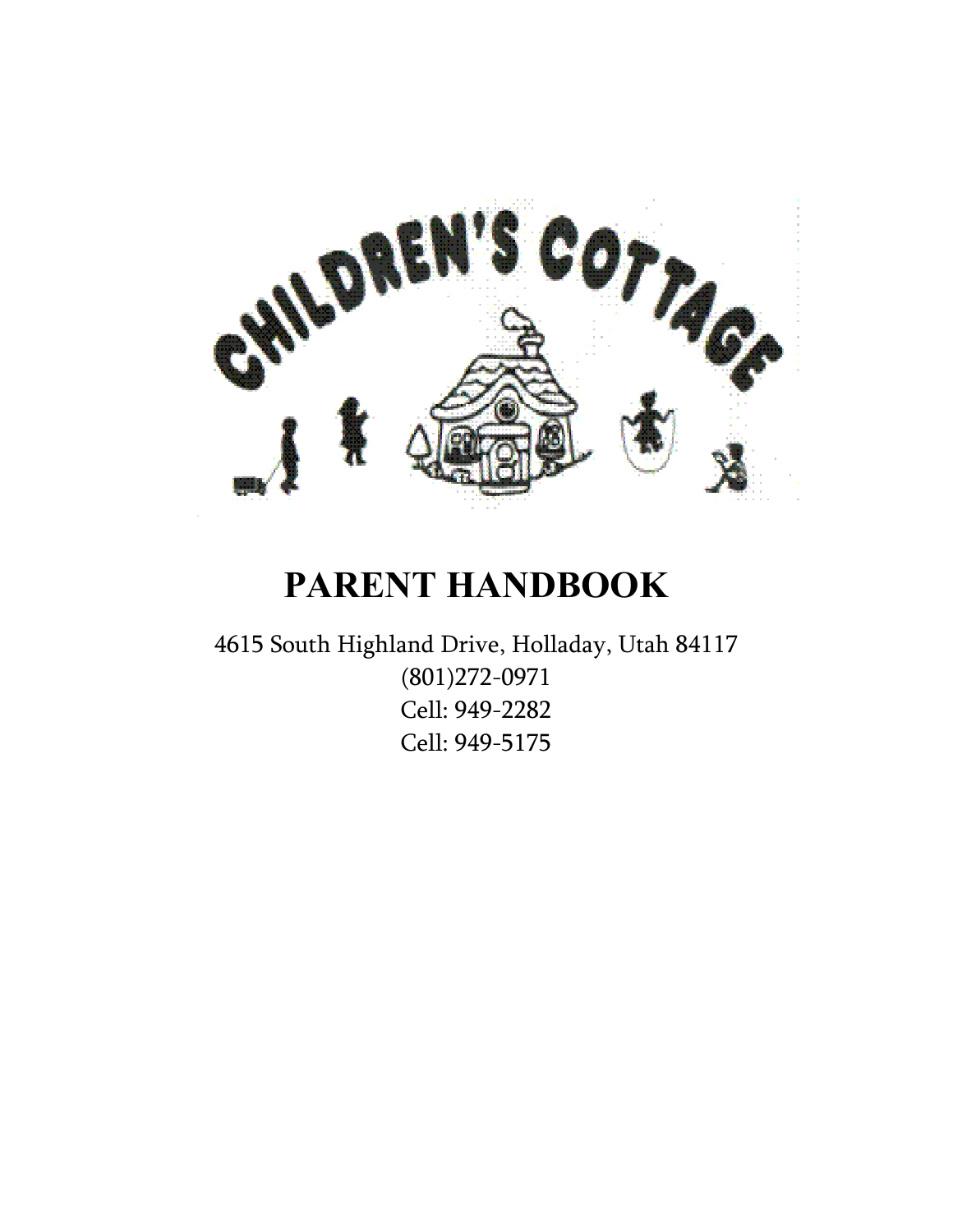

Dear Parents,

Welcome! Children's Cottage extends a warm welcome to you and your child. You are now a part of the Children's Cottage family. We would like to extend an open invitation to you to drop in often for informal visits. This will give us the opportunity to become acquainted with your entire family and will allow us to provide optimum learning experiences for you child. Our doors are always open for you. We place great value on freedom to be oneself - for adults and children alike.

We offer a relaxed and casual setting geared to the needs and interests of each child who is a part of our center. We try to take into consideration individual differences and special abilities of each child as well as family cultural backgrounds. We provide a warm happy environment where your child's positive feelings about themselves and others are fostered; a place where each child is encouraged to learn and grow at their individual pace.

We will have special days for families. But don't wait for invitations; visit us often-even if just for five minutes. Know with your child that our center is a good place because you have been here and have seen it firsthand.

We thank you for allowing us to join with you in providing care and love for your developing child. We look forward with eagerness to the years ahead.

Sincerely,

The Director and Staff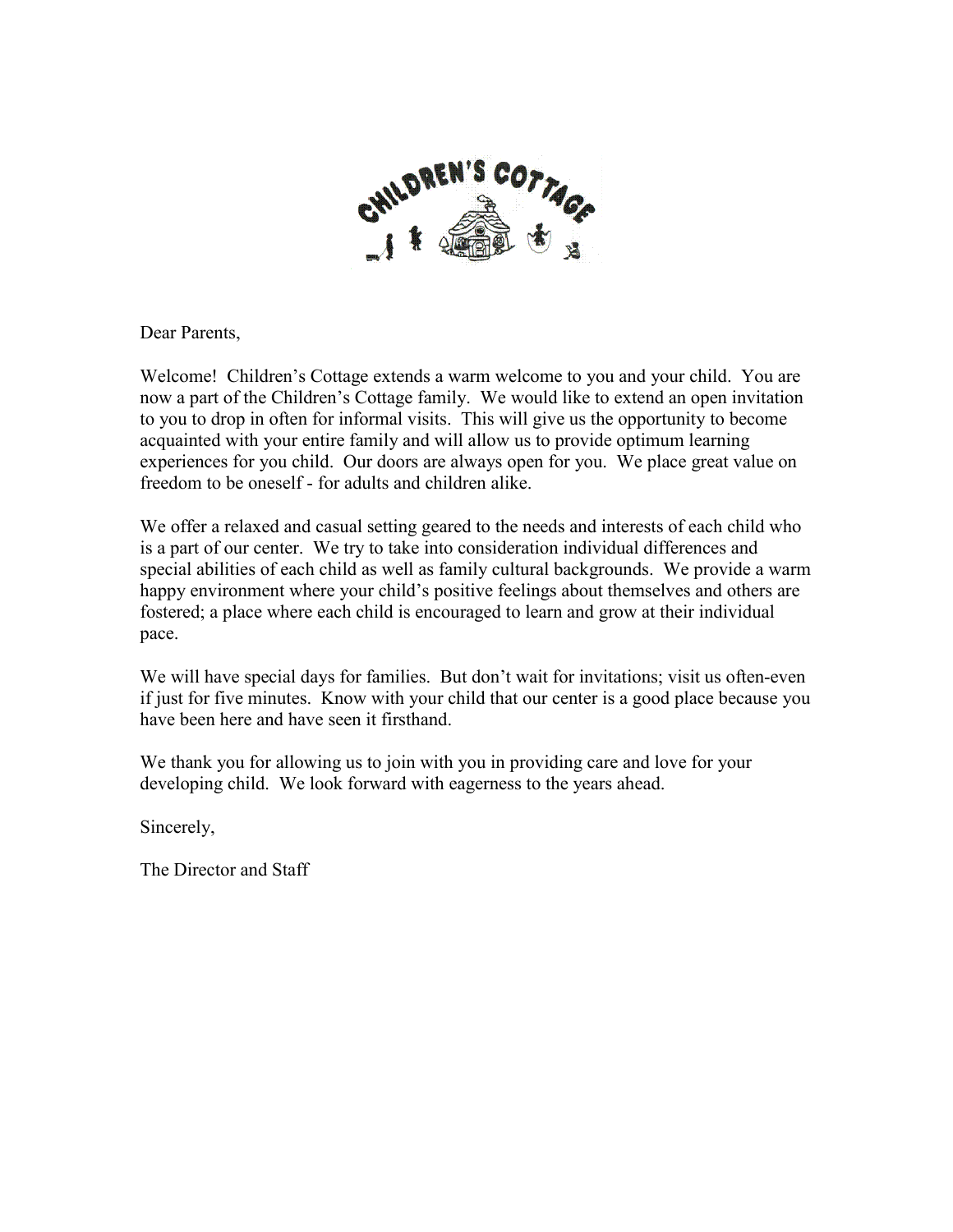# **MISSION STATEMENT**

Children's Cottage provides loving care for children age six weeks through twelve years of age in a safe, home-like atmosphere. The center setting and daily activities emphasize appropriate play experience that contribute to the physical, social, emotional, and intellectual growth of each child.

## **PARENT INVOLVEMENT**

We believe it's most important that our staff be involved with parents in close cooperation and planning for the welfare of each child. It is important that children experience a connection between home and the childcare setting. Families are invited to visit, call with questions, suggestions and ideas or volunteer their time and energies to take part in the program. We hope that you will keep us informed by notifying us of any specific change's that may affect your child at the center. In turn, we will contact you when we think you should know of any specific incident at the center concerning your child. The Director will arrange conferences with parents as needed. Parents may call to schedule a conference with their child's teacher or the director whenever they feel this would be helpful. We hope that you will join us during the year for lunch, to share a story, a song, or your time or expertise in any area.

# **GOALS**

1. Emphasize creative learning. Children learn best through play and exploration. Therefore, activities are best when they are "hands-on" and focus on the creative process rather than the end product.

2. Provide positive guidance. Through the use of appropriate guidance techniques, teachers are able to aid each child in developing self-discipline skills and a positive selfconcept.

3. Hire and retain professional staff. Staff members must be carefully selected for their experience, education, and sensitivity to the individual needs of young children.

4. Maintain excellent ratios. Low child-teacher ratios are vital to the well-being and optimum development each child.

5. Encourage parent involvement. Parents are a valuable resource and must be supported in their special and important role. Parents are always welcome!  $\odot$ 

## **GENERAL INFORMATION**

The center is open to all children, regardless of race, nationality, or creed, who may benefit from our type of program. Children must be at least 6 weeks old to sixth grade.

All that we expect of the children is that they come to the center consistently, be able to follow directions, be respectful to daycare staff and other children. Do not damage or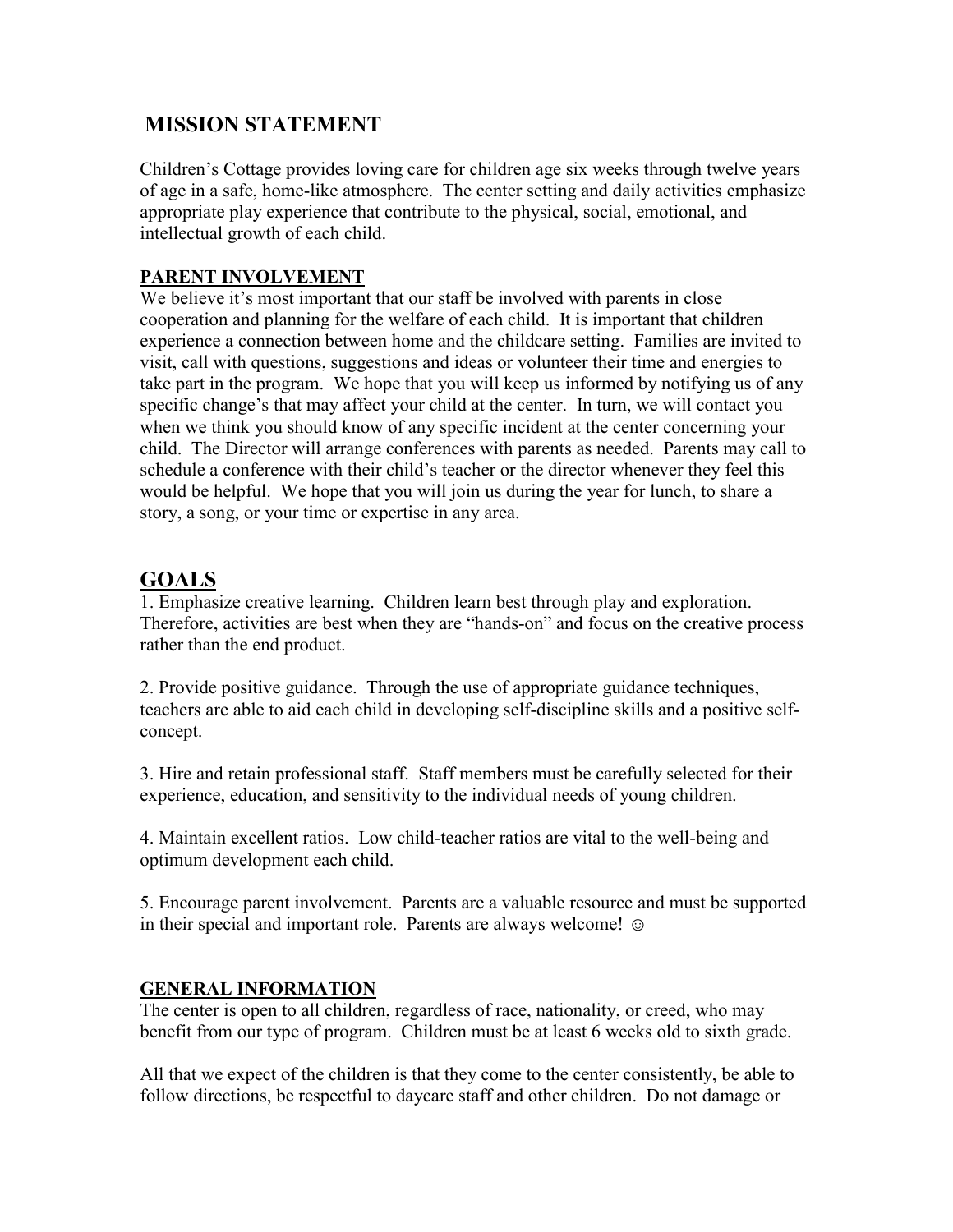destroy daycare property. What we ask of you is to read this parent handbook as well as the policies and procedures handbook and any other supplemental notes and newsletters that we may send you from time to time. We hope that you will feel free to be a part of the center, offering suggestions and comments, as well as financial and moral support.

Classroom groupings are generally based on the child's age, special needs and/or developmental abilities as determined by the staff. Groupings are flexible and a child may be moved from one group to another to meet special needs. All but the youngest group-mingle at times throughout the day, according to the individual interests, needs, differences, and capabilities.

When you enroll your child in our center, we assume the responsibilities of giving you assistance with special needs in relation to your child's adjustment, growth, and development.

\* Conferences in relation to your child's progress will be arranged upon request.

\* Tests that we administer are primarily for screening purposes. You will be referred to persons who provide special services if we feel that your child needs further evaluation. \* Your child will be given maximum consideration as an individual. We will look after your child's health and safety while he/she is at the center, and present a planned program geared to what we believe to be developmentally sound and educationally beneficial.

# **OPERATING HOURS**

Children's Cottage is open Monday through Friday from 6:30am to 6:00pm. Child care services are not provided on weekends or the following holidays: ½ day New Year's Eve New Year's Day Martin Luther King Day President's Day Memorial Day Independence Day Pioneer Day Labor Day Thanksgiving and the following Friday ½ day Christmas Eve Christmas Day Day Following Christmas (December 26<sup>th</sup>)

# **ENROLLMENT**

Enrollment is based upon available space and meeting the following requirements:

- \* Registration fee paid (non refundable)
- \* Monthly Tuition fee paid (non refundable)
- \* Child's physical examination obtained
- \* Proof of current immunization records
- \* Admission agreement signed
- \* Emergency Card filled out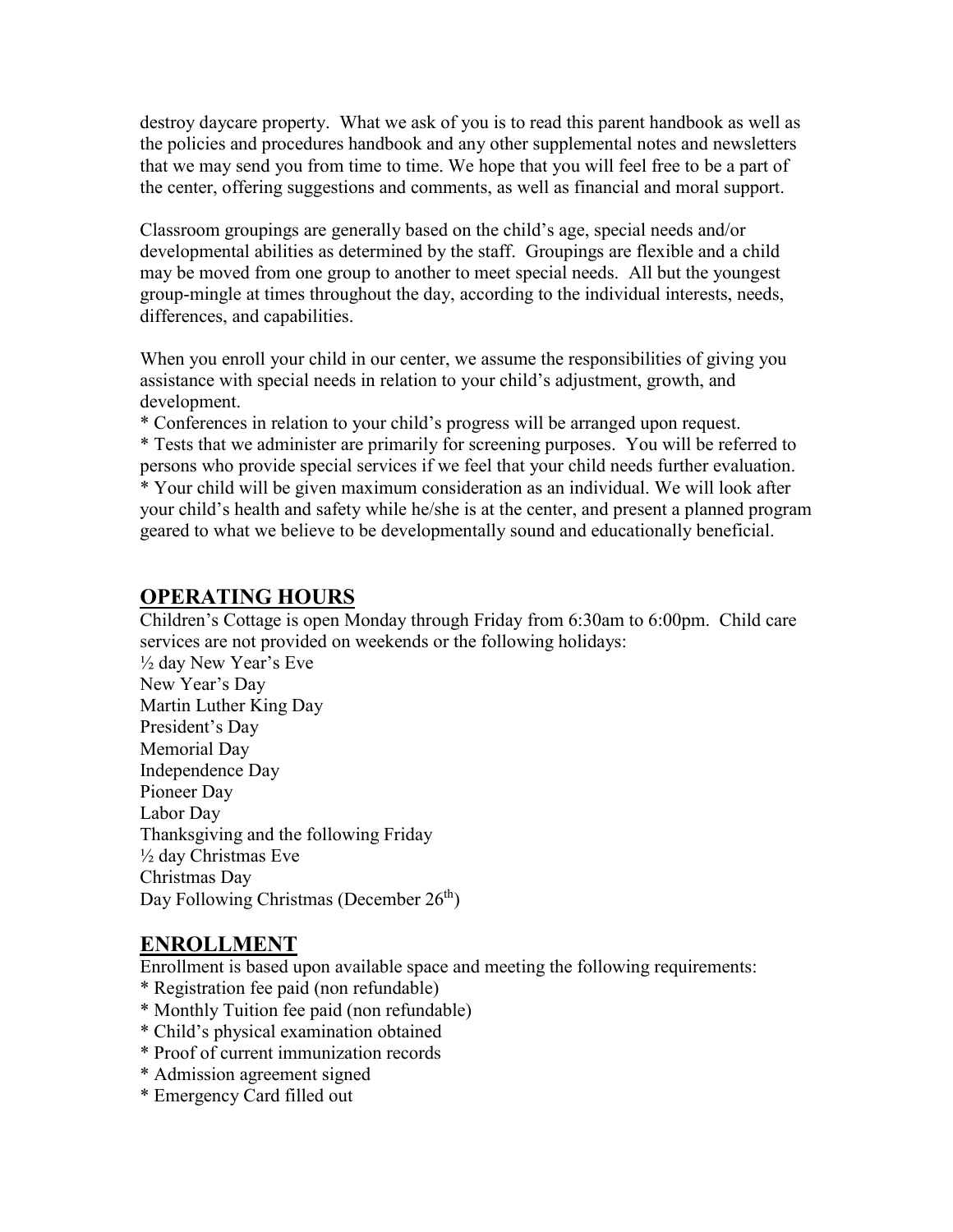- \* Child health assessment
- \* Parent and Child information

The first week of attendance is considered a trail period and either the parent/guardian or the center may terminate the contract without giving advance notice or reason.

# **FINANCIAL AGREEMENTS**

Monthly payments are due by the first of each month and have a five day grace period. Bi-monthly payments are due on the  $5<sup>th</sup>$  and  $20<sup>th</sup>$  of every month with a three day grace period. Weekly tuition is due every Monday with a one day grace period. Unless prior arrangements have been made, late fees will apply as follows:

Monthly -  $$25.00$  fee if not paid by the  $5<sup>th</sup>$ Bi-Monthly - \$20.00 fee if not paid by the  $5<sup>th</sup>$  or the  $20<sup>th</sup>$ Weekly - \$15.00 fee if not paid by Tuesday of each week

A 30 day notice must be given when you wish to remove your child from the center, if the parent/guardian fails to give proper notice, they will be charged for the entire month or for the required 30 day notice from when notice was given.

Parents must understand that they are paying to hold an enrollment spot. Whether your child is in attendance or not, you will still be required to pay (vacation, sick, etc)

We reserve the right to refuse acceptance of children if there is an unpaid balance for tuition or late fees.

#### **ALL TUITION PAID IS NON-REFUNDABLE!**

## RATES

Children's Cottage provides child care at the following rates:

| <b>AGE</b>                             | MONTHLY                | PART TIME MONTHLY |
|----------------------------------------|------------------------|-------------------|
| $6$ weeks $-15$ months                 | 780.00                 |                   |
| $5$ months $-24$ months                | 720.00                 |                   |
| 2 years                                | 680.00                 | 480.00            |
| 3 years                                | 620.00                 | 440.00            |
| $4 - 5$ years                          | 580.00                 | 400.00            |
| Kindergarten                           | 520.00                 | 380.00            |
| $7 - 12$ years before and after 400.00 |                        | 360.00            |
| Summer Camp                            | 580.00                 | 440.00            |
| Registration fees:                     |                        |                   |
| One child \$40.00                      | <b>Family \$100.00</b> |                   |

Full-Time is considered to be 24 hours or more of care per week. Part time is 20 hours or less of care per week. The days and times must be the same each week. The hourly rate is charged for drop-in care or in addition to tuition after your child has been at the center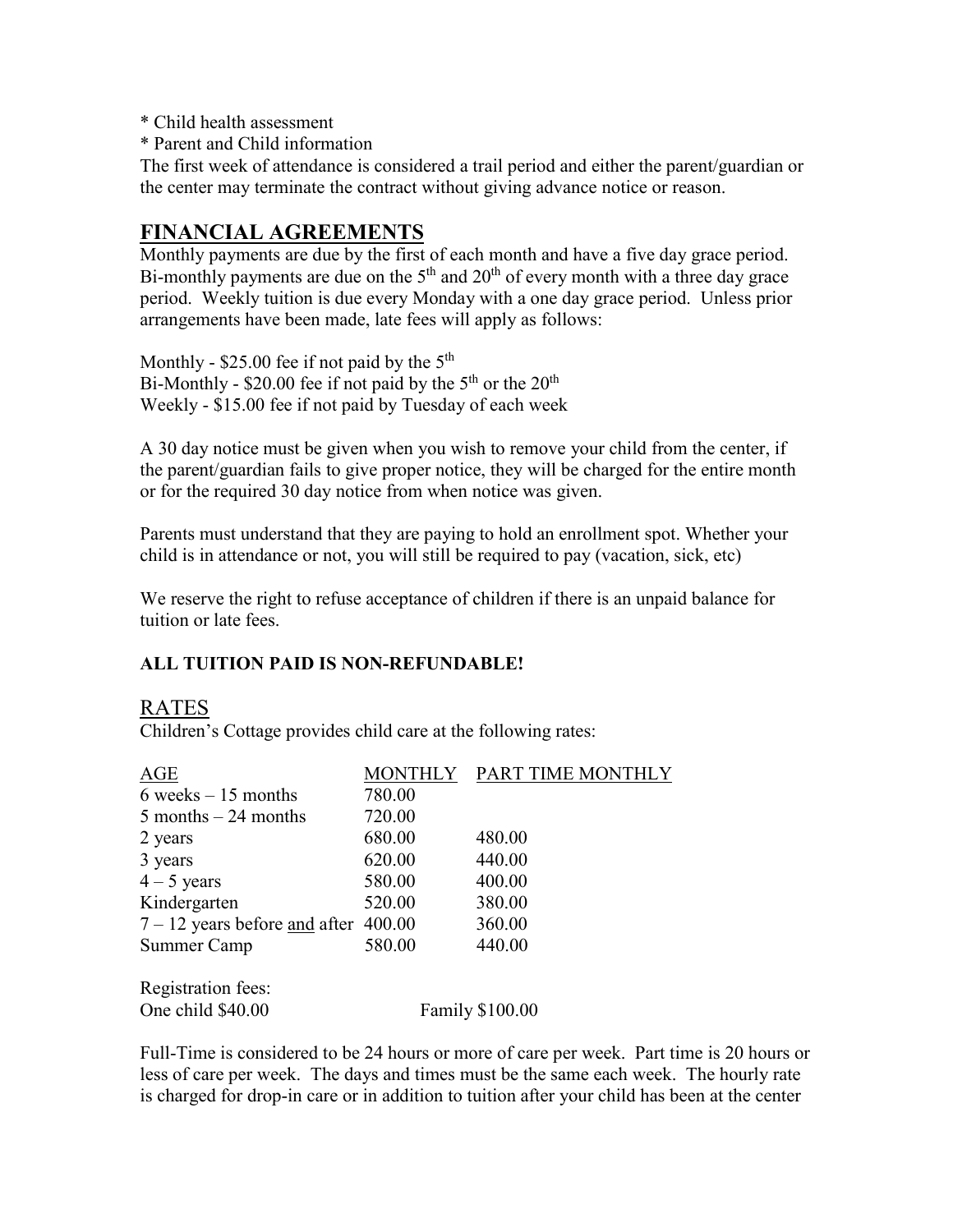for 10 hours (charged at the beginning of the 10-hour mark) and is due at the time you pick up your child. Tuition for additional children from the same family is 10% off the child's/children's full tuition rate/s.

#### STATE ASSISTANCE

Any parents on State Assistance will not receive a refund for any money paid in advance at the beginning of the month. State funds must be deposited into our bank account in order for your child to start attending. Otherwise parents will be responsible for payment until their subsidy is approved by the state.

## ARRIVAL

Children must be signed in and out of the center, (including the time), each day by a parent/guardian or designated representative of the child's parents/guardian. The center shall assume responsibility for your child after he/she has been signed in. The center shall retain responsibility until an authorized person signs him/her out.

## FEES

A registration fee of \$35.00 per child or \$60.00 per family is due at the time of enrollment. Registration fees are non refundable!

## **ABSENCES**

Please notify the center when your child will be absent. We do not make refunds for absent days as we are holding a place for your child. The full tuition rate will be charged for the first two full weeks of consecutive absences. After two weeks of consecutive absences your child's spot cannot be held unless center is notified for the reason child is not in attendance and arrangements have been made to hold there spot.

#### **HOLIDAYS**

We do not refund tuition when the center is closed for holidays as outlined above.

#### CLOTHING

Please provide simple clothing that is labeled with your child's name and that is comfortable, free of complicated fastenings, washable, sturdy, and appropriate for the weather (we suggest you provide your daughter with long pants from at least mid-October through mid-April). Please provide sweaters and jackets even on the first days of fall, as well as mittens, hats, and boots for colder weather. No open toe sandals please.

#### TOILET TRAINING

If toilet training is begun when your child is ready, the task is easy and quick. Thirty months of age is a good rule of thumb to start checking for signs of readiness. When we agree that the time is right for your child and until he/she is totally successful in his/her toileting, NO overalls, or clothing with suspenders, snaps, buckles, belts, or zippers will be allowed. Elastic-waist pants ONLY. In addition, you must provide two complete changes of clothes and several pairs of thick training pants. If your child does not have quick success, he/she will be put back into diapers for a short time until we decided together that he/she is ready to try again.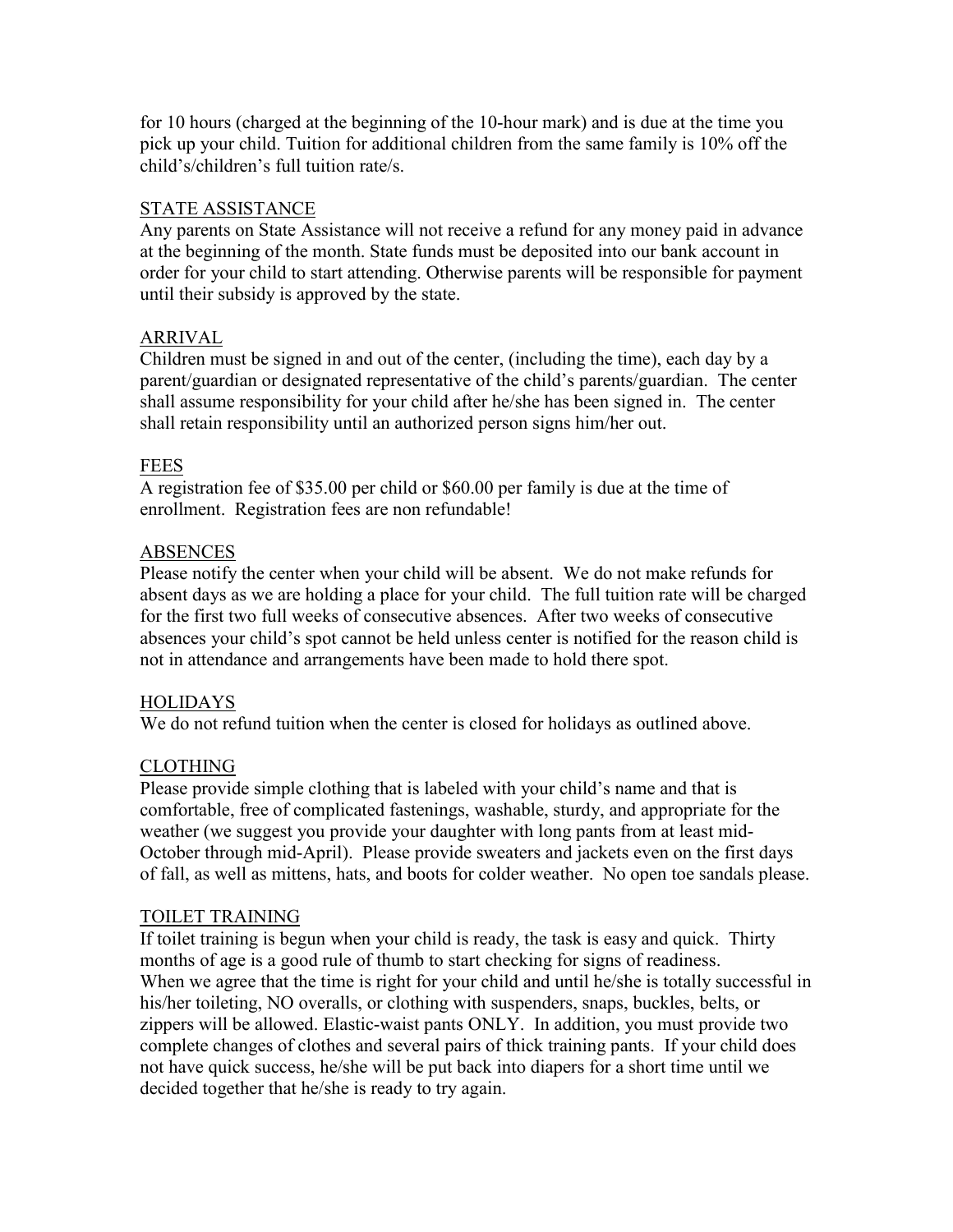A child is truly toilet trained when he/she is capable of using the toilet without an adult's presence of help, and accidents are infrequent.

#### BIRTHDAYS

We celebrate birthdays during the afternoon snack period. If you would like to bring a special treat for your child to share, please remember that licensing laws require all food served in the center to come from and approved food preparation source (store-bought). Your child's teacher will add special stories, songs, and so forth, to make this a special time for your child.

#### TOYS FROM HOME

Except for toys that are needed in the first days of attendance to help ease your child's transition, we ask that you leave your child's toys at home or in your car. If an item is brought to the center, we cannot be responsible for it. It must be shared and it must have the child's name on it. If you have a book that may be of interest to all the children, we will appreciate it being shared, but ask that it be left for several days. Every Friday is show-and-tell, your child may bring a toy to show the class, or a movie to watch, or book to read, if they bring a toy they must also be prepared to share with the class. NO guns, war toys, or other toys of destruction, please!

#### **GUIDANCE**

Teachers use positive guidance methods that enable each child to develop the skills for self-discipline. Such methods include natural and logical consequences, redirection, positive rewards, cool-down time, and a consistent and responsive environment and schedule. Corporal or punitive discipline measures are not allowed.

#### FIELD TRIP

The center will take at least four field trips per year. The Children's Cottage will provide transportation and lunch for these field trips. All children that are potty trained will be allowed to go. A release of liability form must also be signed by parent/guardian for your child to attend. There may be an addition cost that needs to be provided by parents as well to attend some field trips.

#### DISCIPLINE

The only form of discipline that we use at the Children's Cottage is time out. The length of the child's time out is based on their age. One minute for every year of age.

#### SANITATION

The Children's Cottage sanitizes the center weekly. This includes the center in general, counters, tables, chairs, plus all toys and mats.

#### RATIOS

Infant Room (6wks – 15months) 1 caregiver to 4 infants, Wobblers Class (16months-24months) 1 caregiver to 5 wobblers, Toddler Class (2yrs old) 1 caregiver to 7 toddlers, Tiny- Tots Class ( 3yrs old ) 1 caregiver to 12 tiny tots, Pre-School Class ( 4yrs old and 5yrs old not in Kindergarten ) 1 caregiver to 18 Pre- Schoolers, Kindergarten Class ( 5yrs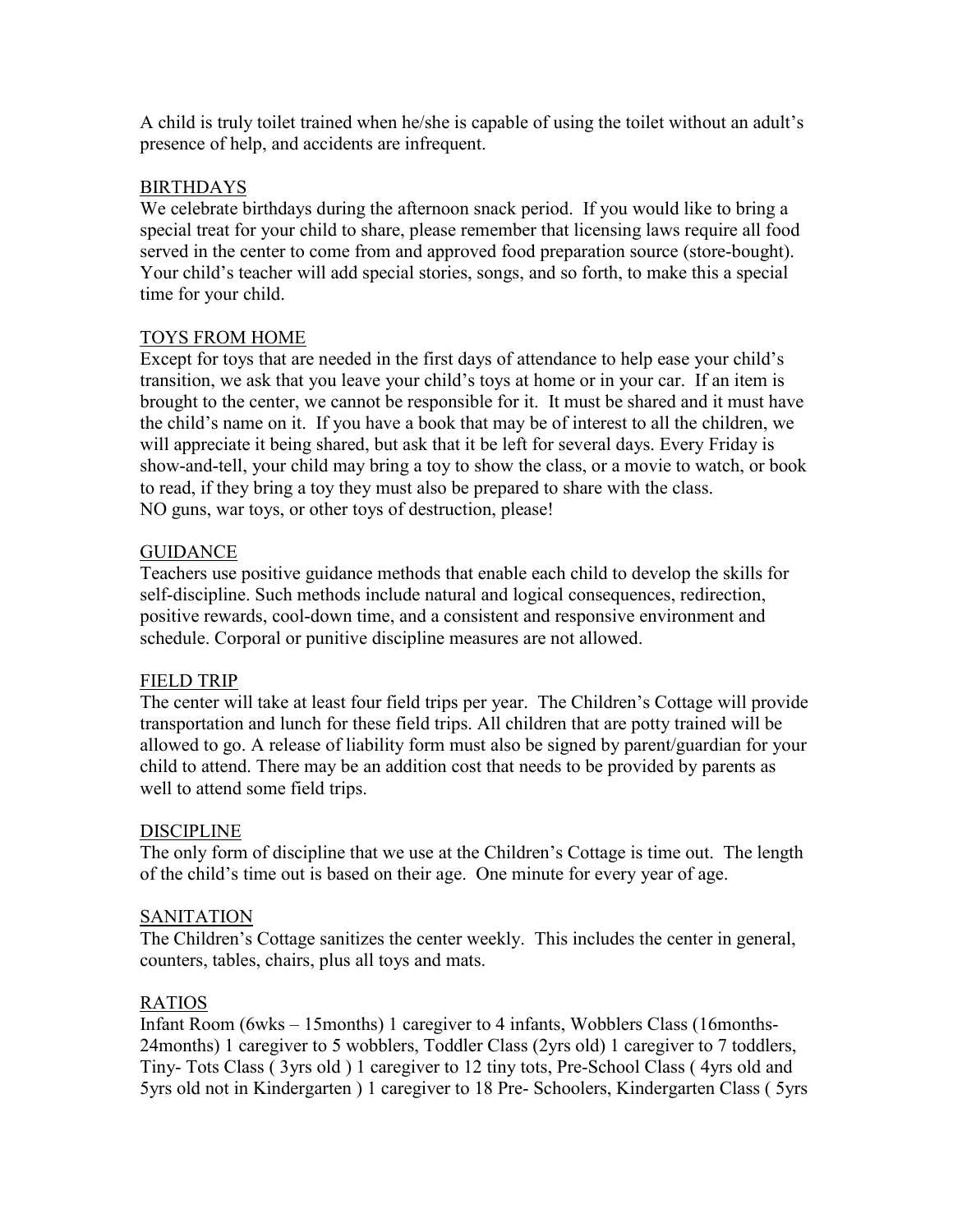*old – 6yrs old ) 1 caregiver to 20 Kindergarteners, Before and After School Class ( 7yrs* old – 12yrs old ) 1 caregiver to 25 Students.

# *INSURANCE*

Parents are responsible for primary insurance coverage for each child enrolled in the center. Children's Cottage LLC will provide secondary insurance coverage for injuries sustained while in our care. There is a deductable and maximum amount per accident. All claims must be submitted no later than 60 days after the accident.

# *RELEASE OF LIABILITY*

Parents agree not to hold Childrens Cottage LLC liable in the event of an accident or death while your child is in their care; unless the Childrens Cottage LLC is found guilty of negligence in the event of an accident or death.

# *PICTURES*

We love to take pictures of the kids on special events or holidays, even when they are interacting with other children on the playground, or while in their classroom setting. We periodically like to post them to our social media outlets; such as company Website, Facebook, Instagram, etc. Letting everyone see how special our Childrens Cottage family is. Parents are welcome to request that their children not have their pictures taken

## HEALTH AND SAFETY

Your child's heath is a matter of major importance to all of us. We all like to play, have fun and share, But sharing our germs can be quite unfair. Children get sick, you know it's true; At a moment's notice they're down with the flu. So please keep them home with the sniffles or cough; Everyone in the center will be much better off!

## ILLNESS GUIDELINES

Please do not bring your child with any of the following illnesses or symptoms:

\* Fever (defined by the child's age as follows: Infants younger than 4 months of age:

100̊F; Infants 4-24 months of age: 101̊F; Children older than 24 months: 102̊F).

\* Vomiting, two or more times in the previous 24 hours.

\* Diarrhea, defined as an increased number of stools compared with the child's normal pattern, with increased water and/or decreased form that is not contained by the diaper or toilet use.

\* Mouth sores, with drooling, unless the child's physician or local health department authority states the child is non-infectious.

\* Rash, with fever or behavior change until a physician has determined it not to be a communicable disease.

\* Signs of possible severe illness, including unusual lethargy, irritability, persistent crying, difficulty breathing.

\* Communicable diseases such as rubella, conjunctivitis, infestation, impetigo, tuberculosis, strep throat, pinworm, ringworm, chicken pox, pertussis, mumps, hepatitis.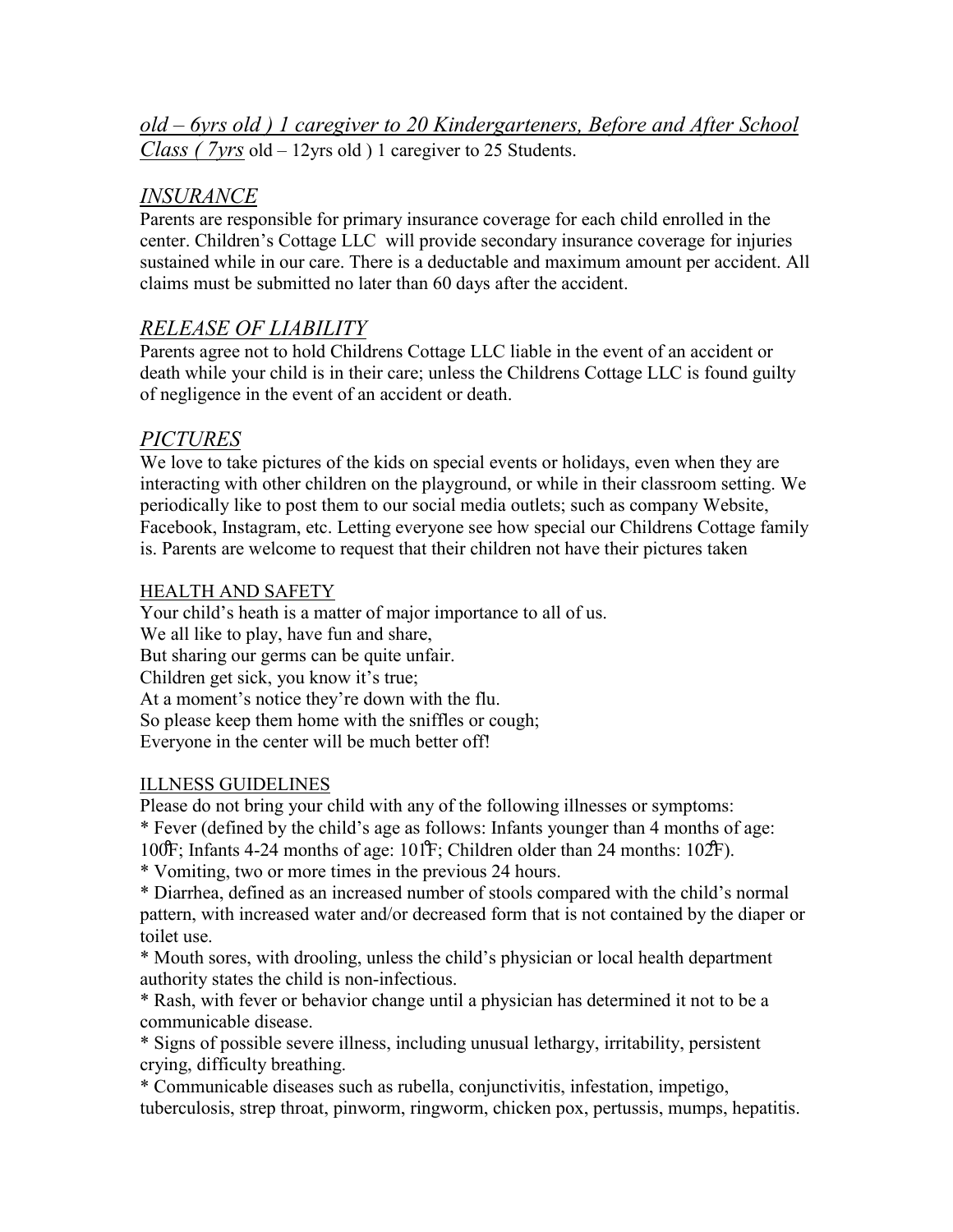\* They have not been on an antibiotic for at least 24 hours.

\* Heavy nasal discharge, constant cough, sore throat, or any other symptoms that may be treated better at home.

Children's Cottage will notify you of a suspected exposure to a communicable disease. Please notify the center of any illness, especially if your child may have been exposed to a communicable disease. An ill child will be isolated and given appropriate care until picked up by a parent/guardian, or an authorized person.

#### **MEDICATIONS**

Medications (including but not limited to prescription, over-the-counter, sun screen, and teething pain reliever) will be administered only when a medication release form has been filled out. The center shall have no responsibility of any kind whatsoever for failure to provide requested medication or for adverse reactions which are caused by the administration of such medication. The medications we give out must be in its original container, and cannot exceed the expiration date.

#### NUTRITION

For children over twelve months we serve breakfast and a mid-afternoon snack consisting of at least two items from two of the four basic USDA food groups (milk, meat, fruits & vegetables, breads). We also provide a lunch consisting of five items from each of the food groups for children one year and older. Please provide your child with a nutritious breakfast if arriving after 9:00am, and a nutritious lunch if arriving after 12:30pm.

#### FIRST AID

Center staff will give appropriate first aid to a hurt child. You will be contacted if it is the judgment of center staff that immediate medical or dental attention is necessary. If it is further the judgment of the center staff that the injury is of an emergency nature, paramedics shall be called to the center and you will be contacted.

Any expenses incurred will be the responsibility of the child's family. The center will not be responsible for anything that may happen as a result of false information given at the time of enrollment or parent's/guardian's failure to update information.

#### STAFF

Staff members are required to complete a health evaluation and inventory, tuberculosis screening, and a background criminal investigation screening. Each staff member also holds a current Food Handler's permit, and current First Aid and CPR certification. Children's Cottage has a smoke-free, drug-free policy. The use of tobacco in any form, the use of alcohol, and/or the ingestion of any substance (including prescription medications in amounts known to compromise responsible judgment) is strictly prohibited by any person anywhere on the premises. In addition, the use of or possession of illegal substance or sexually explicit materials is also prohibited.

#### CHILD ABUSE AND NEGLECT

The Director or any other staff member shall report to Children's Protective Services or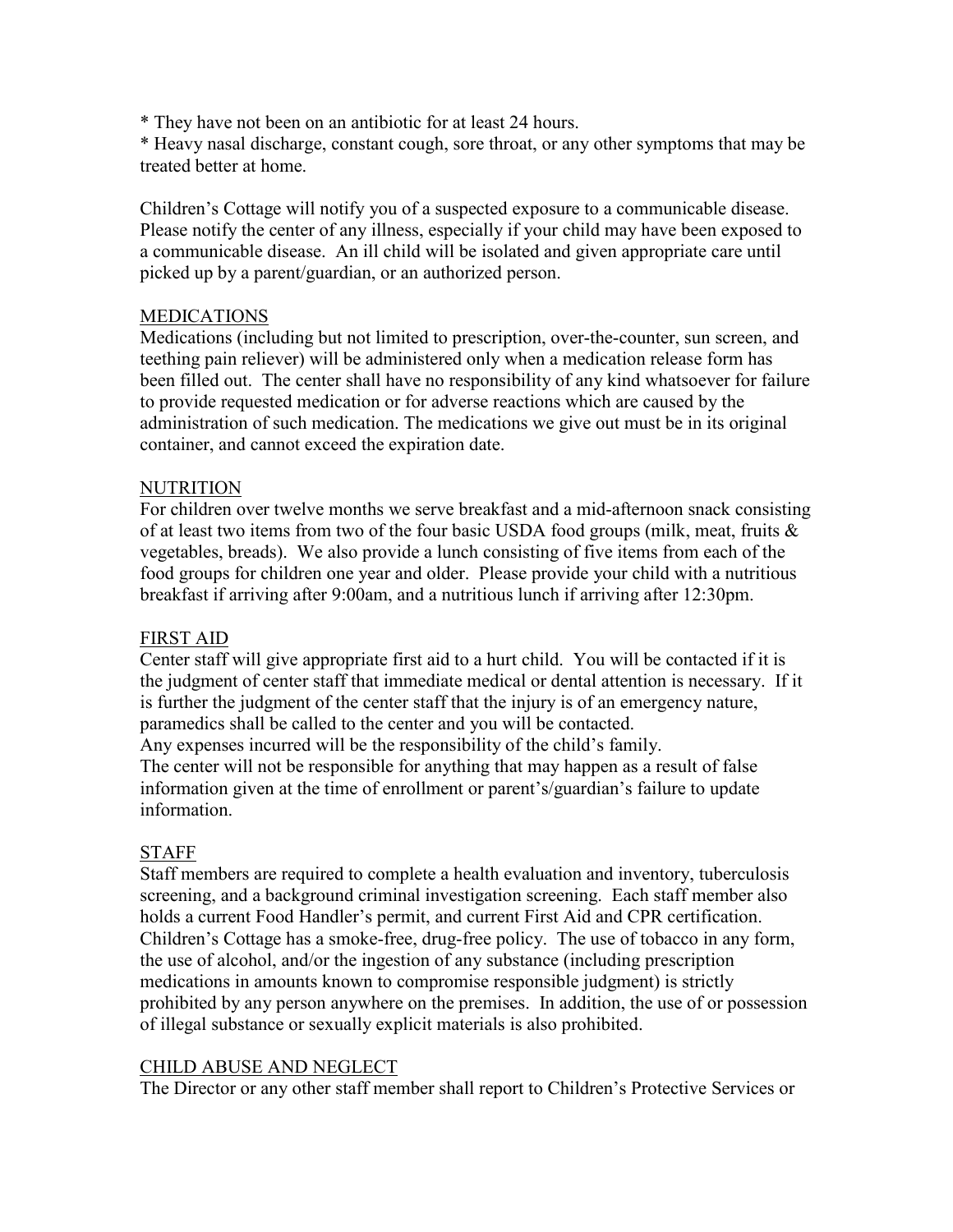the Police Department as required by law any suspicion of child abuse, (sexual or otherwise), neglect, or endangerment of which they become aware.

#### MAJOR EMERGENCY

In the event of a major emergency such as fire, earthquake, gas leak, or power outage, all staff members will assist in evacuation of the center and/or other necessary safety precautions. Please refrain from reprimanding children of other families while on the center's premises. ALL children are to be treated with love, dignity, and respect. Harsh treatment of any kind toward ant child will not be tolerated at the center.

#### CURRICULUM

We provide children with a program of play and learning experiences, which are appropriate for the ages of the children enrolled. A balance of activities and quiet play is provided for, with individual and group activities which are geared toward the physical, social, emotional, intellectual, and individual growth of young children. Overall long-range plans are based on the philosophy and goals of the center. The weekly lesson plan is based on the long-range goals of the center and creates an appropriate balance in all developmental areas for the ages, needs, interests, and abilities of the children involved. Daily activity plans are based on the weekly lesson plan and act as a reminder of the happenings of the day. We understand that in order for children to begin to read and perform academic tasks, they must first gather meaning from the world. In order to gather meaning from the world, children must have many satisfying sensory and sensory motor experiences.

The program we pursue is geared toward helping children develop habits of observation, questioning, and listening. An open-ended program like ours prepares children to utilize their intellectual and creative abilities in future learning tasks.

#### THE DAILY SCHEDULE

Nutritious Breakfast will be served from 7:45 – 9:00 a.m. Snacks are served at  $10:00$  a.m. and from  $3:00 - 4:00$  p.m. Nutritious Lunch will be served from 11:00 a.m. – 12:30 p.m.

If your child is not at the center at the start of these scheduled feeding times it is important that you feed them before they arrive.

#### INFANT NURSERY

The primary goal of the infant nursery is to provide a loving and nurturing atmosphere for infants from six weeks to fifteen months old. There is one caregiver for every four infants. A schedule is followed in which there will be morning and afternoon naptime, a "work time" during which caregivers work on a single goal with the infants and a half hour lunch time. Naturally this schedule is flexible in order to meet the individual needs of each child.

The highest priority is basic care taking of the infants. This means being sure their most fundamental needs are met. These needs are as follows: clean diapers, feeding, sleeping, nurturing and social contact as well as a clean safe environment. The secondary function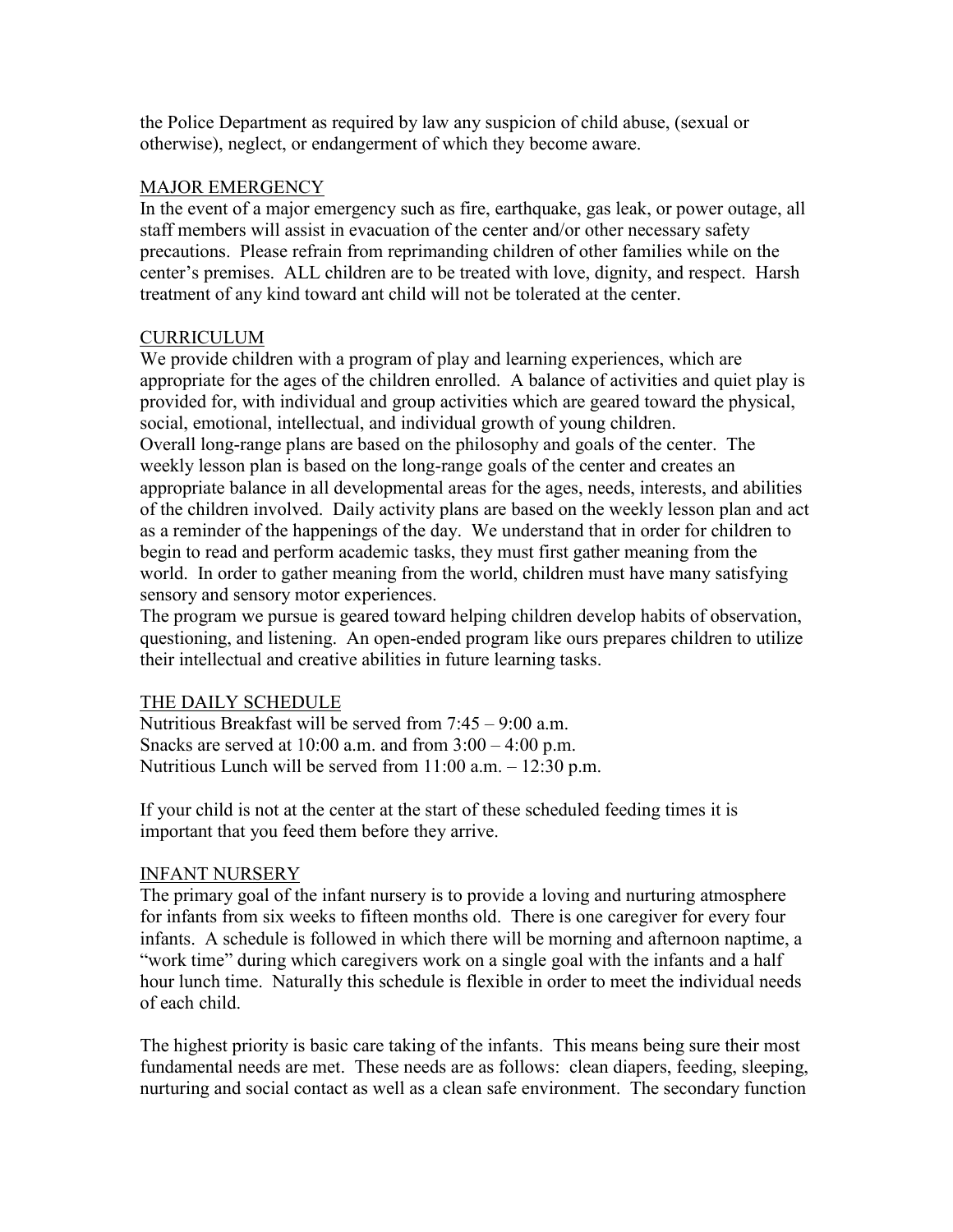of the nursery is to provide an atmosphere in which we begin implementing our philosophy of learning. An infant nursery of this soft is a very special place. The caregiver-child relationship makes this a setting in which there is much personal interaction and involvement. Thus, the nursery becomes a warm joyful and fun atmosphere in which all will flourish.

#### TODDLER ROOM

The major emphasis with this age group is to provide a stimulating, loving and secure environment in which the children can develop a beginning sense of independence, social skills, and skills in working with learning materials. Toddlers are at a stage in their development when they are learning to become more autonomous, needing to "do it myself". Our toddler environment is designed for safe exploration. The adults offer a firm but kind and understanding guidance. Emphasis is on rewarding and praising appropriate behavior. This attitude is extended to toilet training, which is a goal in this stage. Activities and areas are planned where children in this group are able to develop their large motor skills. Some of these tasks include moving to music, an open area for jumping and hopping. They also have small vehicles to push, pull and ride. We facilitate the use of building blocks, a house area, where familiar roles can be acted out, an art area where children can enjoy small group art activities such as finger paining, collage and play dough. Simple puzzles, pegboards, sorting games, are available for the toddlers to manipulate. These activities help refine their hand-eye coordination as well as their discrimination skills.

#### PRESCHOOL PROGRAM

Emphasis in our program are on developing and socialization skills, recognizing and learning to verbalize feelings, developing independence by learning to make appropriate choices and learning to respect and be considerate of one another. We believe that the children benefit more from concrete learning experiences than from artificial paper and pencil activities; that process is more important than the product.

#### **TERMINATION**

The admission agreement may be terminated if any one or more of the following occur:

\* Serious Illness/guardians of the child allow their account to become delinquent.

\* Failure of the parents/guardians to honor the obligations listed in the Agreement or this Handbook.

\* The center determines that it is unable to meet the needs of the child.

\* The center determines that it is not in the best interest of the center or the children enrolled at the center to have the child in attendance.

\* Failure of the child's parents/guardians to cooperate with the center, which the center determines is serious enough to warrant termination.

#### GRIEVANCES

Questions and/or concerns should first be presented to your child's teacher. If problems persist, the director and or assistant/acting director should be contacted for resolution. If questions and/or concerns remain unresolved they may be taken to the owners, whose